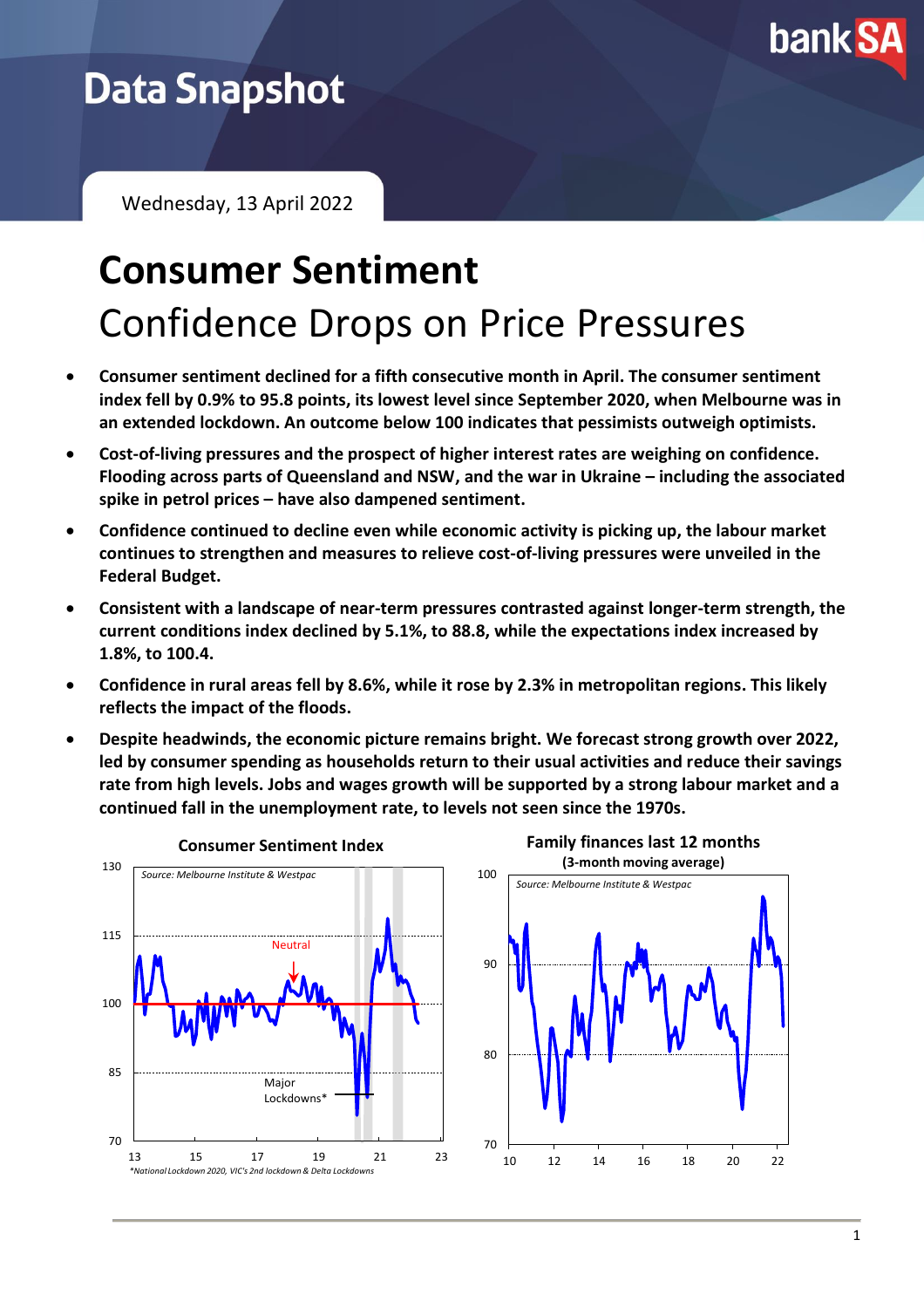Consumer sentiment, as measured by Westpac and the Melbourne Institute, declined for a fifth consecutive month in April. The consumer sentiment index fell by 0.9%, to 95.8 points, and moved further into pessimistic territory. This follows a large 4.2% drop in March.

The decline in sentiment over the past five months has resulted in confidence falling to its lowest level since September 2020, when Melbourne was in an extended lockdown. The index also remained below 100 for the second consecutive month. An outcome below 100 indicates that pessimists outweigh optimists.

A range of concerns continue to weigh on consumers. Cost-of-living pressures and the prospect of higher interest rates are impacting households. Supply-chain disruptions and the impacts of the war in Ukraine are adding to inflationary pressures. Households across parts of Queensland and NSW are also grappling with the aftermath of recent flooding, which continued in some parts of NSW.

However, other factors are partially offsetting these negative impacts. Economic activity is robust and the labour market continues to strengthen. The unemployment rate hit a 13½ year low of 4.0% in February and we expect it to fall below 3.5% over 2022. Reflecting this strength, the unemployment expectations index fell further in April, to 99.2. A lower reading indicates that more consumers expect the unemployment rate to decline. The index is now 16.2% lower than a year ago.

The survey was undertaken from 4 to 7 April. This was the week following the release of the 2022- 23 Federal Budget. The centrepiece of the Budget was a cost-of-living package, which aimed to provide support to households to assist with inflationary pressures. This included a cut to fuel excise rates, a cost-of-living tax offset, and a one-off payment to people on various government benefit payments. The package may have helped lift confidence among the target population, with sentiment improving across low-income groups.

The halving of the fuel excise rate contributed to the average price of unleaded fuel falling to 174.3 cents per litre over the week ending 10 April. This is a 32.4 cent (or around 16%) reduction from the average price over the week immediately preceding the Budget of 206.7 cents per litre.

Consistent with a landscape of near-term pressures contrasted against longer-term strength, the current conditions index declined by 5.1%, to 88.8, while the expectations index increased by 1.8%, to 100.4.

Most sub-indices recorded a decline. The time to buy a major household item index led the falls, down 5.3% in the month. Family finances over the last 12 months and next 12 months dropped by 4.8% and 0.9%, respectively. These declines reflect the higher cost-of-living pressures faced by households and all three measures were below their respective long-run averages.

However, confidence surrounding future economic conditions improved. The measures for economic conditions over the next 12 months and five years rose by 5.8% and 1.0%, respectively. Both measures were above their long-run averages.

Confidence in rural areas fell by 8.6% in the month, while confidence rose by 2.3% in metropolitan regions. This likely reflects the impact of the floods.

Sentiment fell across most states. Sentiment plunged by 9.9% in WA, to fall below 100 for the first time in 10 months. Declines were also recorded across Queensland (-5.4%), Tasmania (-2.3%), Victoria (-2.2%) and SA (-1.1%). NSW bucked the trend, as sentiment in the state rose by 5.4%. Sentiment is now below 100 across all states.

The time to buy a dwelling index rose slightly in April, up 0.5% to 78.7. However, this index remains around 40% below its recent peak in November 2020. Housing affordability has continued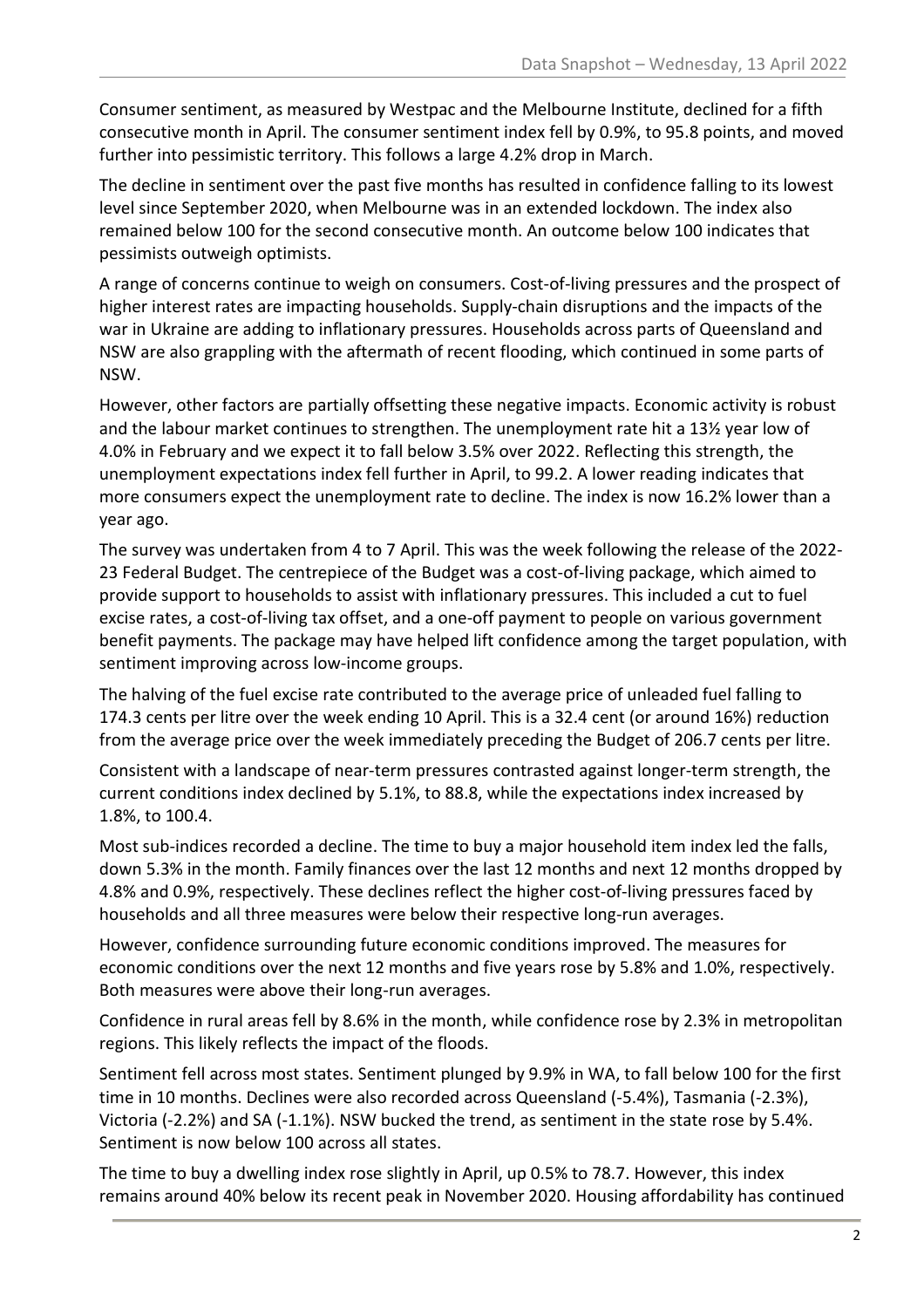to deteriorate as dwelling prices have increased across the country and this has impacted sentiment around the housing market. House price expectations declined by 3.5% in April. Despite the falls, more consumers expect prices to increase than decrease. Across the states and territories, house price expectations declined the most in Victoria and NSW, where affordability is most stretched.

## **Outlook**

The prospect of higher rates and inflationary pressures are likely to remain headwinds to confidence in the near future. We expect the RBA to increase the cash rate from June, with several interest rate hikes expected over 2022, taking the cash rate to 1.25% by the end of this year. Higher rates are likely to weigh on confidence, particularly for indebted households.

However, despite these headwinds, the overall economic picture remains bright. We forecast strong growth over 2022, led by consumer spending as households return to their usual activities and reduce their savings rate from high levels. Jobs and wages growth will be supported by a strong labour market and a continued fall in the unemployment rate, to levels not seen since the 1970s.

> **Jarek Kowcza, Senior Economist** Ph: 0481 476 436